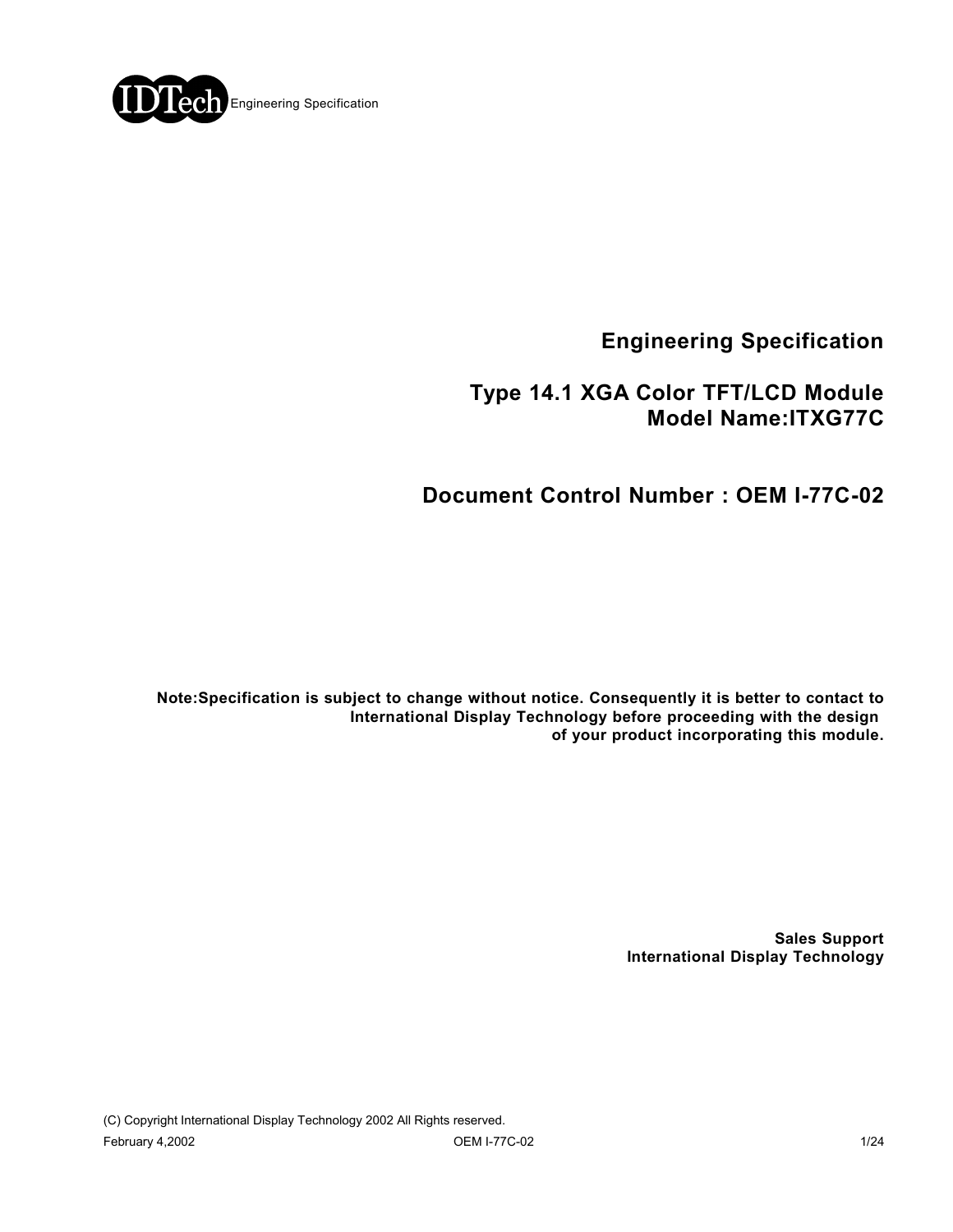

## **i Contents**

- i Contents
- ii Record of Revision
- **1.0 Handling Precautions**
- **2.0 General Description**
- 2.1 Characteristics
- 2.2 Functional Block Diagram
- **3.0 Absolute Maximum Ratings**
- **4.0 Optical Characteristics**
- **5.0 Signal Interface**
- 5.1 Connectors
- 5.2 Signal Pin
- 5.3 Signal Description
- 5.4 Signal Electrical Characteristics
- 5.5 Signal for Lamp connector
- **6.0 Pixel format image**
- **7.0 Parameter guide line for CFL Inverter**
- **8.0 Interface Timings**
- 8.1 Timing Characteristics
- 8.2 Timing Definition
- **9.0 Power Consumption**
- **10.0 Power ON/OFF Sequence**
- **11.0 Mechanical Characteristics**
- **12.0 National Test Lab Requirement**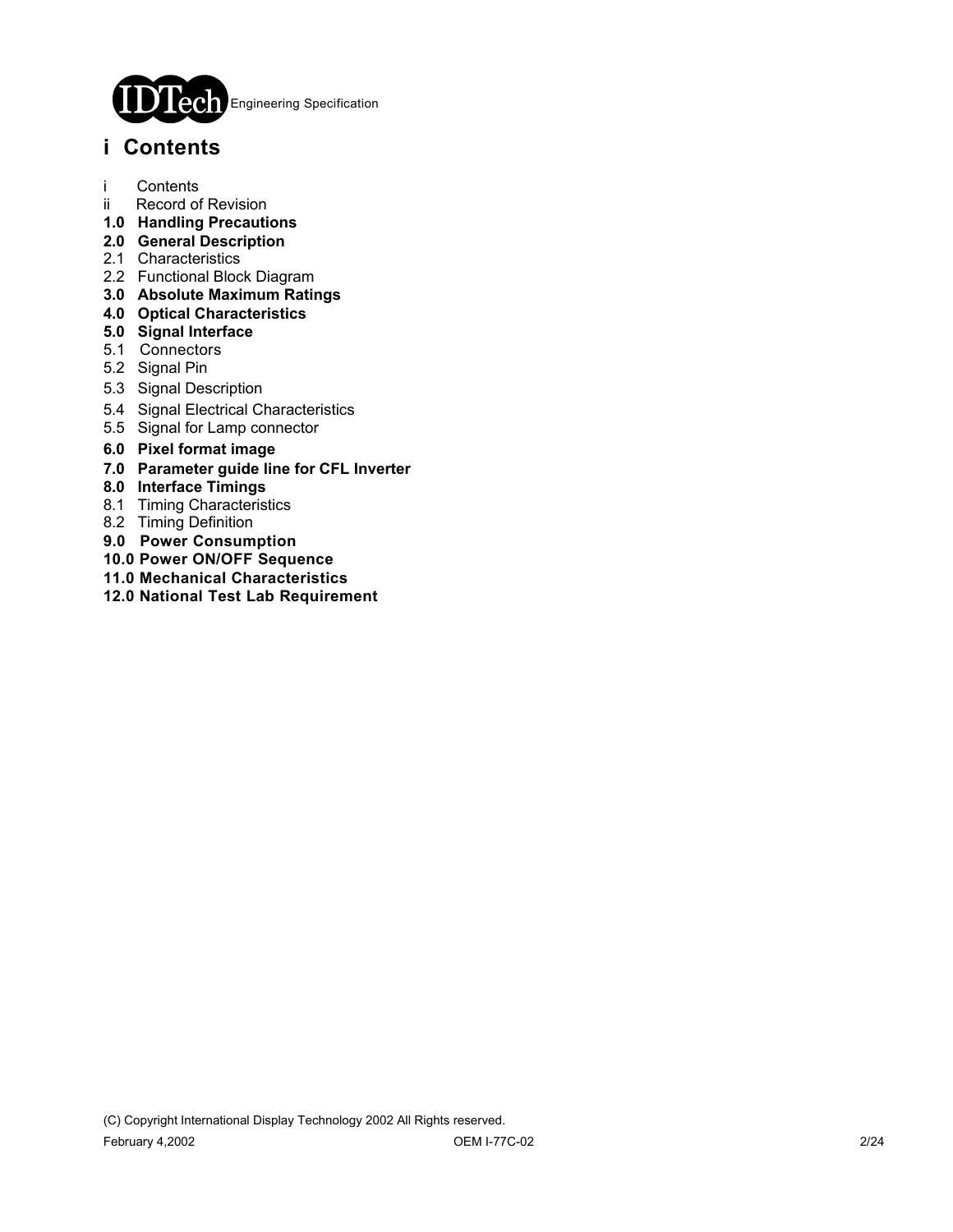

# **ii Record of Revision**

| Date             | Document<br><b>Revision</b>       | Page                                                           | Summary                                                                                                                                                                                                                                                                                                                                                                                                                                                                                                                                             |
|------------------|-----------------------------------|----------------------------------------------------------------|-----------------------------------------------------------------------------------------------------------------------------------------------------------------------------------------------------------------------------------------------------------------------------------------------------------------------------------------------------------------------------------------------------------------------------------------------------------------------------------------------------------------------------------------------------|
| August 23,2000   | <b>OEM77C-01</b><br>(Preliminary) | All                                                            | First Preliminary Edition for customer.<br>Lamp Cable Length: 105mm                                                                                                                                                                                                                                                                                                                                                                                                                                                                                 |
| November 20,2000 | <b>OEM77C-02</b>                  | 5<br>8<br>11<br>13, 14, 15<br>17<br>18<br>19<br>21<br>22<br>23 | Based on Internal Specification EC F79300 as of<br>November 14,2000.<br>To update Typical White Luminance, Logic Power<br>Consumption, Lamp Power Consumption and Weight.<br>To update Optical Characteristics.<br>To update Internal circuit of LVDS inputs.<br>To update Signal Electrical Characteristics.<br>To update Parameter guide line for CFL Inverter.<br>To add Luminance versus Lamp current.<br>To update Timing Characteristics.<br>To update Power Consumption.<br>To update Power ON/OFF Sequence.<br>To update Reference Drawing. |
| February 4,2002  | <b>OEM I-77C-02</b>               | 1, 5, 6                                                        | Updated by establishment of New<br>Company<br>as<br>"International Display Technology".<br>To avoid using "inch" indication.                                                                                                                                                                                                                                                                                                                                                                                                                        |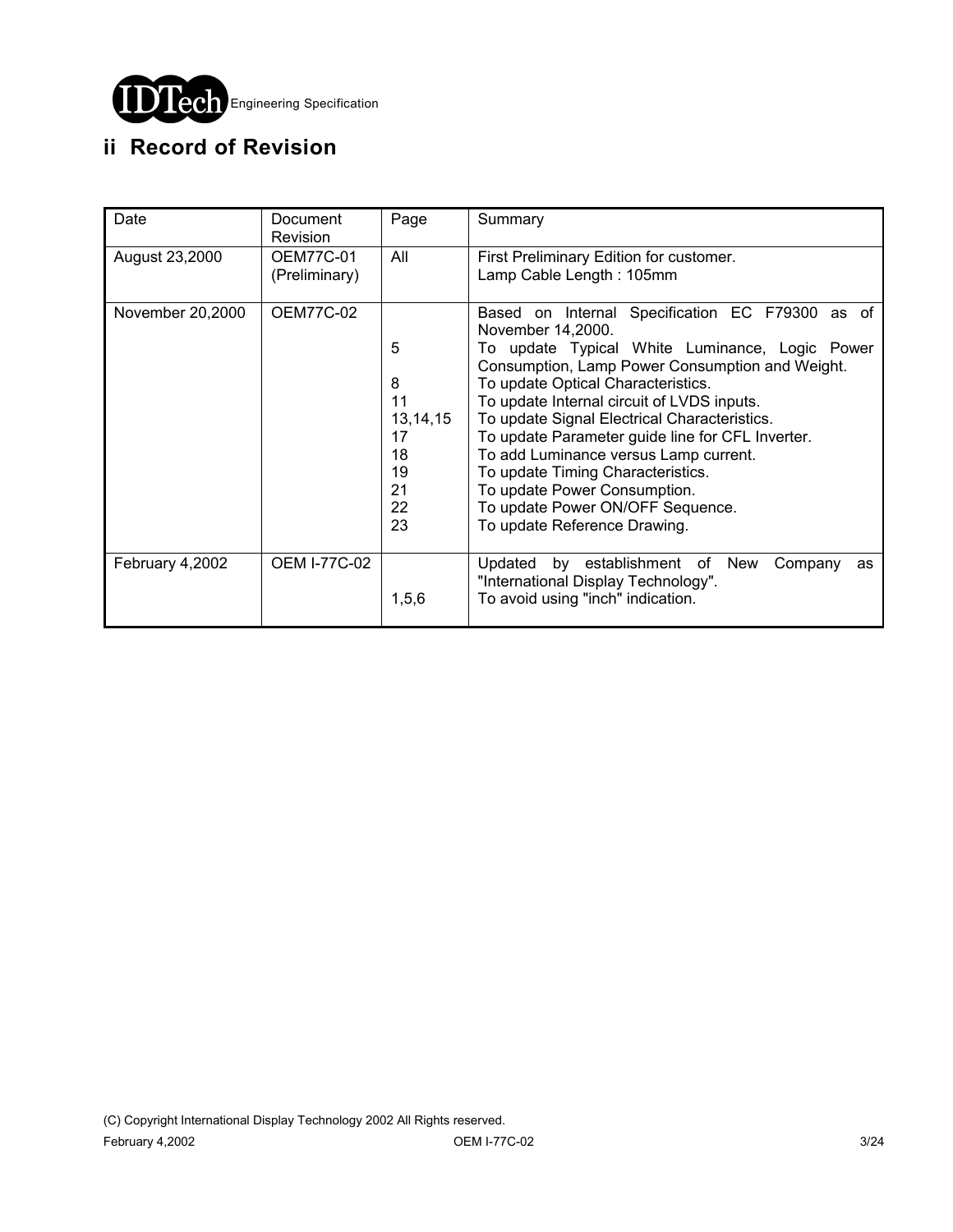

# **1.0 Handling Precautions**

- 1) Since front polarizer is easily damaged, pay attention not to scratch it.
- 2) Be sure to turn off power supply when inserting or disconnecting from input connector.
- 3) Wipe off water drop immediately. Long contact with water may cause discoloration or spots.
- 4) When the panel surface is soiled, wipe it with absorbent cotton or other soft cloth.
- 5) Since the panel is made of glass, it may break or crack if dropped or bumped on hard surface.
- 6) Since CMOS LSI is used in this module, take care of static electricity and insure human earth when handling.
- 7) Do not open nor modify the Module Assembly.
- 8) Do not press the reflector sheet at the back of the module to any directions.
- 9) In case if a Module has to be put back into the packing container slot after once it was taken out from the container, do not press the center of the CFL Reflector edge. Instead, press at the far ends of the CFL Reflector edge softly. Otherwise the TFT Module may be damaged.
- 10) At the insertion or removal of the Signal Interface Connector, be sure not to rotate nor tilt the Interface Connector of the TFT Module.
- 11) After installation of the TFT Module into an enclosure ( Notebook PC Bezel, for example), do not twist nor bent the TFT Module even momentary. At designing the enclosure, it should be taken into consideration that no bending/twisting forces are applied to the TFT Module from outside. Otherwise the TFT Module may be damaged.
- 12) Cold cathode fluorescent lamp in LCD contains a small amount of mercury. Please follow local ordinances or regulations for disposal.
- 13)Small amount of materials having no flammability grade is used in the LCD module. The LCD module should be supplied by power complied with requirements of Limited Power Source (2.11, IEC60950 or UL1950), or be applied exemption conditions of flammability requirements (4.4.3.3, IEC60950 or UL1950) in an end product.
- 14)The LCD module is designed so that the CFL in it is supplied by Limited Current Circuit (2.4, IEC60950 or UL1950). Do not connect the CFL in Hazardous Voltage Circuit.
	- The information contained herein is presented only as a guide for the applications of our products. No responsibility is assumed by International Display Technology for any infringements of patents or other right of the third partied which may result from its use. No license is granted by implication or otherwise under any patent or patent rights of International Display Technology or others. .
	- The information contained herein may be changed without prior notice. It is therefore advisable to contact International Display Technology before proceeding with the design of equipment incorporating this product. .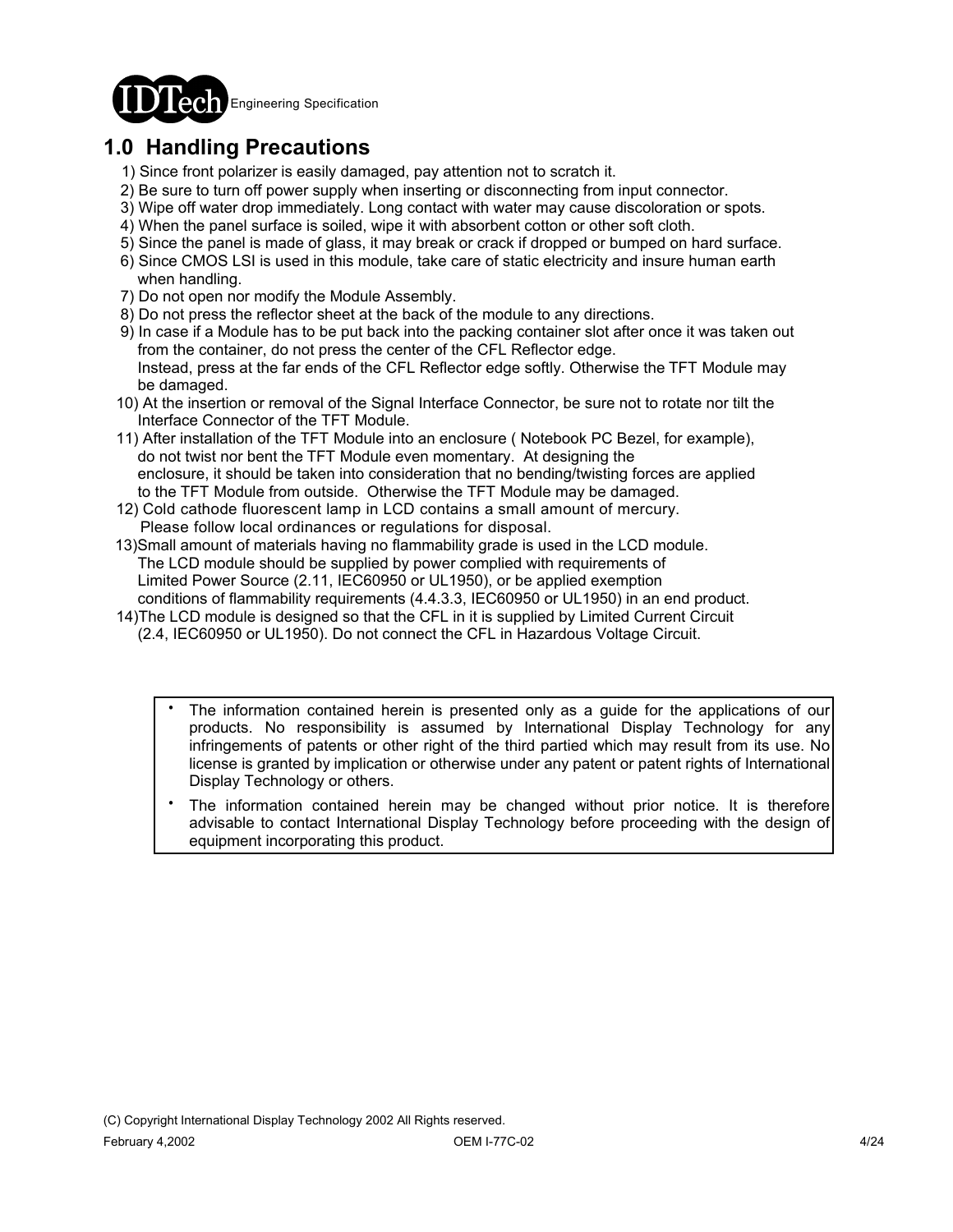

# **2.0 General Description**

This specification applies to the Type 14.1 Color TFT/LCD Module 'ITXG77C'.

This module is designed for a display unit of notebook style personal computer.

The screen format and electrical interface are intended to support the XGA (1024(H) x 768(V))screen.

Support color is native 262k colors ( RGB 6-bit data driver ).All input signals are LVDS interface compatible.

This module does not contain a inverter card for backlight.

### **2.1 Characteristics**

The following items are characteristics summary on the table under 25 degree C condition:

| <b>ITEMS</b>                                                                                               | <b>SPECIFICATIONS</b>                                                                        |
|------------------------------------------------------------------------------------------------------------|----------------------------------------------------------------------------------------------|
| Screen Diagonal [cm]                                                                                       | 35.7                                                                                         |
| Active Area [mm]                                                                                           | 285.7(H) x 214.3(V)                                                                          |
| Pixels H x V                                                                                               | $1024(x3)$ x 768                                                                             |
| Pixel Pitch [mm]                                                                                           | 0.279(per one triad) x 0.279                                                                 |
| <b>Pixel Arrangement</b>                                                                                   | R.G.B. Vertical Stripe                                                                       |
| Display Mode                                                                                               | Normally White                                                                               |
| Typical White Luminance [cd/m <sup>2</sup> ]<br>Design Point 1:(ICFL=2.8mA)<br>Design Point 2:(ICFL=6.0mA) | 90 Typ. (Center), 85 Typ. (5 points average)<br>160 Typ.(Center), 150 Typ.(5 points average) |
| <b>Contrast Ratio</b>                                                                                      | $250:1$ Typ.                                                                                 |
| Optical Rise Time/Fall Time [msec]                                                                         | 30 Typ. ,50Max.(each)                                                                        |
| Nominal Input Voltage [Volt] VDD                                                                           | $+3.3$ Typ.                                                                                  |
| Logic Power Consumption[watt]<br>(VDD line)                                                                | $1.2$ Typ.                                                                                   |
| Lamp Power Consumption [watt]                                                                              |                                                                                              |
| Design Point 1:(ICFL=2.8mA)<br>Design Point 2:(ICFL=6.0mA)                                                 | 2.2 Typ.<br>3.9 Typ.                                                                         |
| Weight [grams]                                                                                             | 415 Typ.(w/o Inverter)                                                                       |
| Physical Size [mm]                                                                                         | 298.5(W) x 226.5(H) x 5.2(D) Typ.                                                            |
| <b>Electrical Interface</b>                                                                                | 6-bit digital video for each color R/G/B, 3 sync, Clock<br>4 pairs LVDS                      |
| <b>Support Color</b>                                                                                       | Native 262K colors (RGB 6-bit data driver)                                                   |
| Temperature Range (degree C)                                                                               |                                                                                              |
| Operating<br>Storage (Shipping)                                                                            | 0 to $+50$<br>$-20$ to $+60$                                                                 |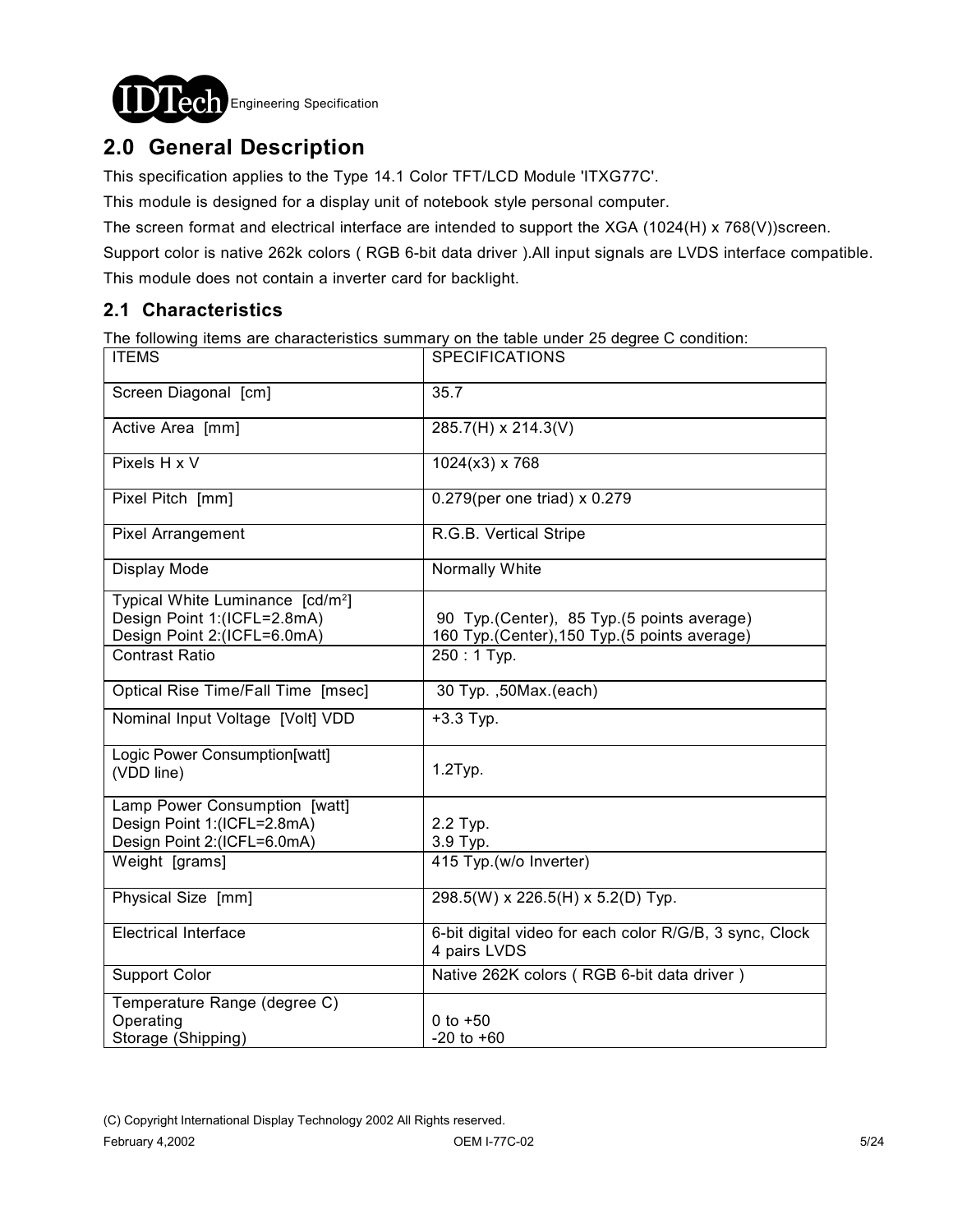

### **2.2 Functional Block Diagram**

The following diagram shows the functional block of the Type 14.1 Color TFT/LCD Module:

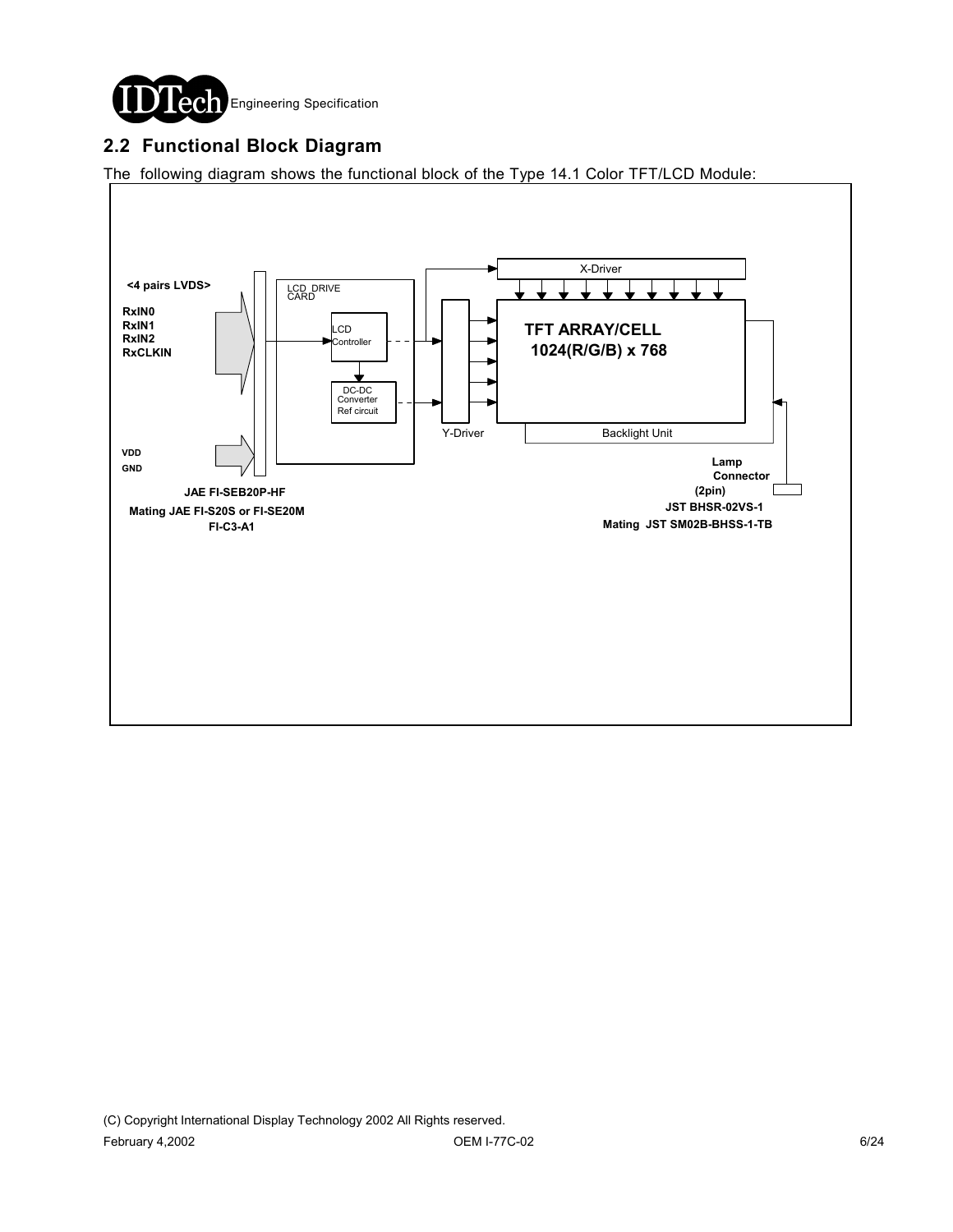

## **3.0 Absolute Maximum Ratings**

Absolute maximum ratings of the module is as follows :

| <b>Item</b>                                      | Symbol       | Min                      | <b>Max</b>    | <b>Unit</b> | <b>Conditions</b> |
|--------------------------------------------------|--------------|--------------------------|---------------|-------------|-------------------|
| <b>Supply Voltage</b><br>Logic/LCD Drive Voltage | <b>VDD</b>   | $-0.3$                   | $+4.0$        | V           |                   |
| Input Voltage of Signal                          | Vin          | $-0.3$                   | $VDD+0.3$     | $\vee$      |                   |
| CFL Inrush current                               | <b>ICFLL</b> | $\overline{\phantom{a}}$ | 20            | mA          | Note 2            |
| <b>CFL Current</b>                               | <b>ICFL</b>  | $\overline{\phantom{a}}$ | 6.5           | mArms       |                   |
| <b>CFL Ignition Voltage</b>                      | Vs           | $\overline{\phantom{a}}$ | 1,600         | Vrms        |                   |
| <b>Operating Temperature</b>                     | TOP          | 0                        | $+50$         | deg.C       | Note 1            |
| <b>Operating Relative Humidity</b>               | <b>HOP</b>   | 8                        | 95            | %RH         | Note 1            |
| Storage Temperature                              | TST          | $-20$                    | $+60$         | deg.C       | Note 1            |
| <b>Storage Relative Humidity</b>                 | <b>HST</b>   | 5                        | 95            | %RH         | Note 1            |
| Vibration                                        |              |                          | 1.5<br>10-200 | G<br>Hz     |                   |
| Shock                                            |              |                          | 50<br>18      | G<br>ms     | Half sine wave.   |

**Note 1 : Maximum Wet-Bulb should be 39 degree C and No condensation**.

**Note 2 : Duration=50 msec Max.**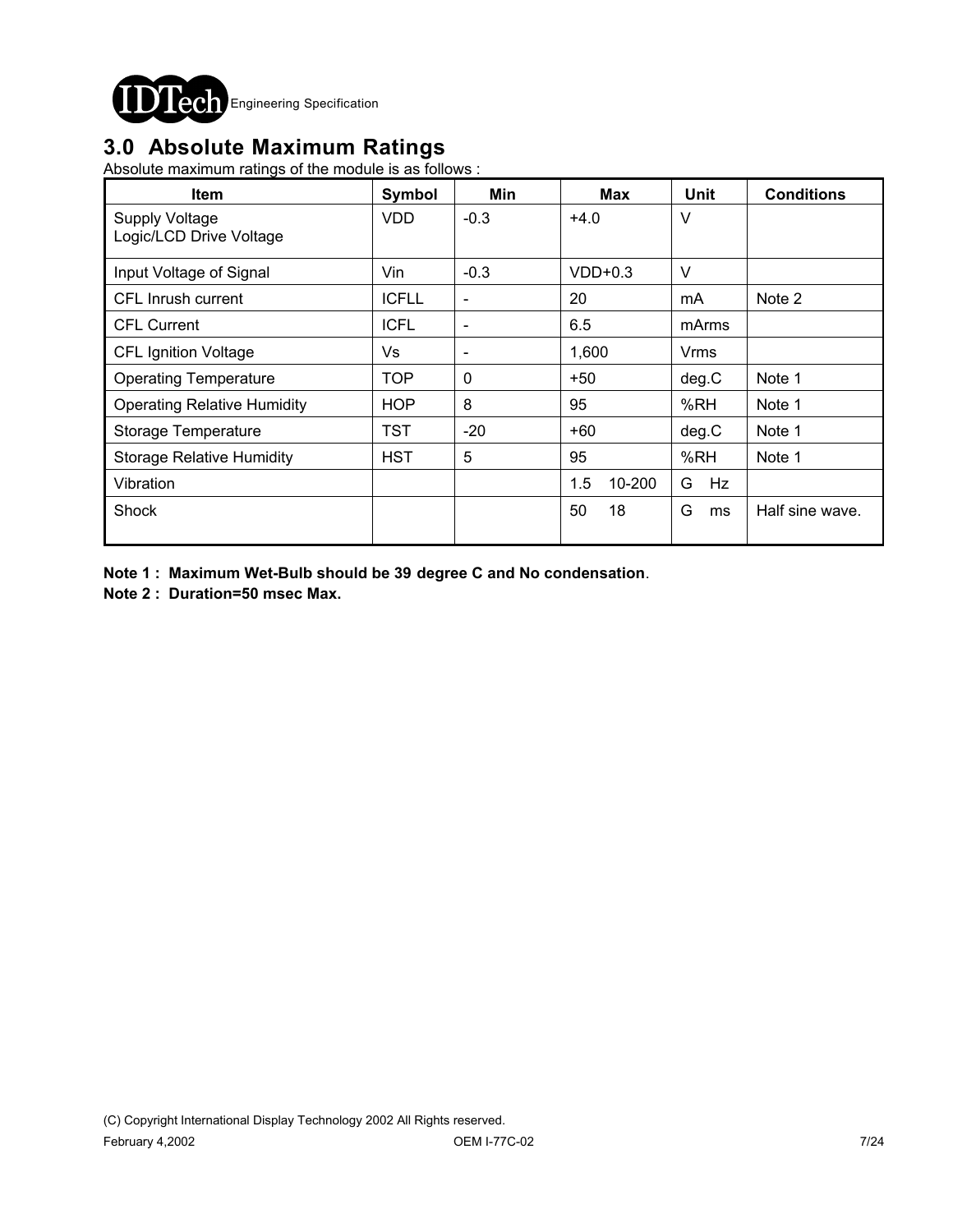

### **4.0 Optical Characteristics**

The optical characteristics are measured under stable conditions as follows under 25 deg.C condition:

| Item                                                     | Conditions              |                    | Specification                               |             |
|----------------------------------------------------------|-------------------------|--------------------|---------------------------------------------|-------------|
|                                                          |                         |                    | Typ.                                        | <b>Note</b> |
| <b>Viewing Angle</b><br>(Degrees)                        | Horizontal<br>K > 10    | (Right)<br>(Left)  | 40<br>40                                    |             |
| K:Contrast Ratio                                         | Vertical<br>$K \geq 10$ | (Upper)<br>(Lower) | 15<br>30                                    |             |
| Contrast ratio                                           |                         |                    | 250                                         |             |
| <b>Response Time</b>                                     | Rising                  |                    | 30                                          | 50(Max)     |
| (ms)                                                     | Falling                 |                    | 30                                          | 50(Max)     |
| Color                                                    | Red<br>X                |                    | 0.577                                       |             |
| Chromaticity                                             | Red<br>y                |                    | 0.338                                       |             |
| (CIE)                                                    | Green<br>X              |                    | 0.310                                       |             |
|                                                          | Green<br>у              |                    | 0.554                                       |             |
|                                                          | Blue<br>X               |                    | 0.158                                       |             |
|                                                          | Blue<br>у               |                    | 0.124                                       |             |
|                                                          | White<br>X              |                    | 0.313                                       |             |
|                                                          | White<br>у              |                    | 0.329                                       |             |
| <b>White Luminance</b><br>(cd/m <sup>2</sup> ) CFL 6.0mA |                         |                    | 160<br>Center<br>150<br>5 points<br>average |             |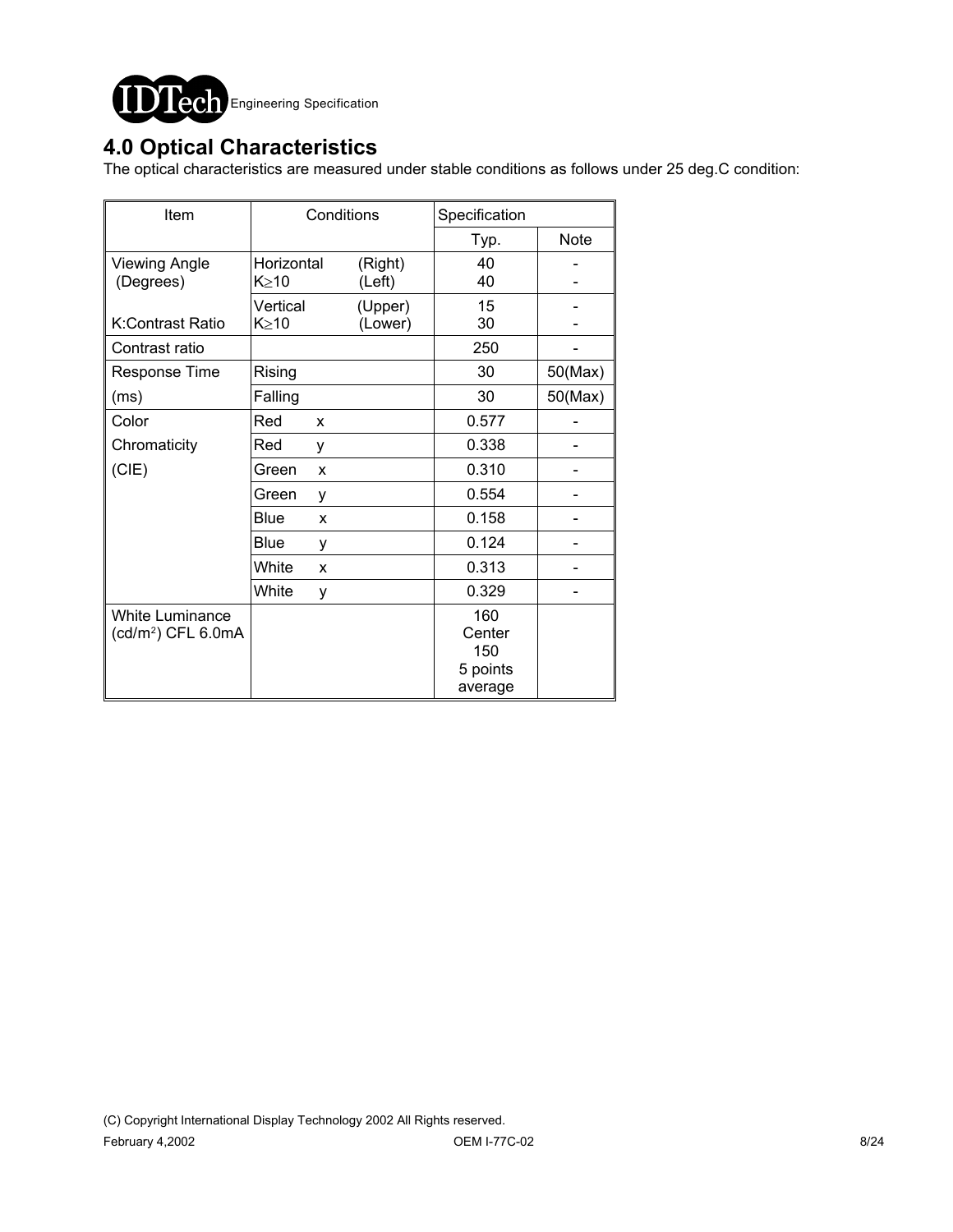

# **5.0 Signal Interface**

#### **5.1 Connectors**

Physical interface is described as for the connector on module.

These connectors are capable of accommodating the following signals and will be following components.

| Connector Name / Designation      | For Signal Connector                       |
|-----------------------------------|--------------------------------------------|
| Manufacturer                      | <b>JAE</b>                                 |
| Type / Part Number                | FI-SEB20P-HF                               |
| <b>Mating Housing/Part Number</b> | FI-S20S or FI-SE20M or FI-S20S with shell. |
| <b>Mating Contact/Part Number</b> | $FI-C3-A1$                                 |

| Connector Name / Designation | For Lamp Connector |
|------------------------------|--------------------|
|                              |                    |
| Manufacturer                 | JST                |
|                              |                    |
| Type / Part Number           | <b>BHSR-02VS-1</b> |
|                              |                    |
| Mating Type / Part Number    | SM02B-BHSS-1-TB    |
|                              |                    |
|                              |                    |

### **5.2 Signal Pin**

| ∼<br>Pin#        | Signal     | Pin# | Signal     |
|------------------|------------|------|------------|
| 1                | <b>VDD</b> | 11   | RxIN2-     |
| $\overline{2}$   | <b>VDD</b> | 12   | RxIN2+     |
| $\mathbf{3}$     | <b>GND</b> | 13   | <b>GND</b> |
| 4                | <b>GND</b> | 14   | RxCLKIN-   |
| $\sqrt{5}$       | RxIN0-     | 15   | RxCLKIN+   |
| $\,6$            | RxIN0+     | 16   | <b>GND</b> |
| $\overline{7}$   | <b>GND</b> | 17   | Reserved   |
| $\bf 8$          | RxIN1-     | 18   | Reserved   |
| $\boldsymbol{9}$ | RxIN1+     | 19   | <b>GND</b> |
| 10               | <b>GND</b> | 20   | <b>GND</b> |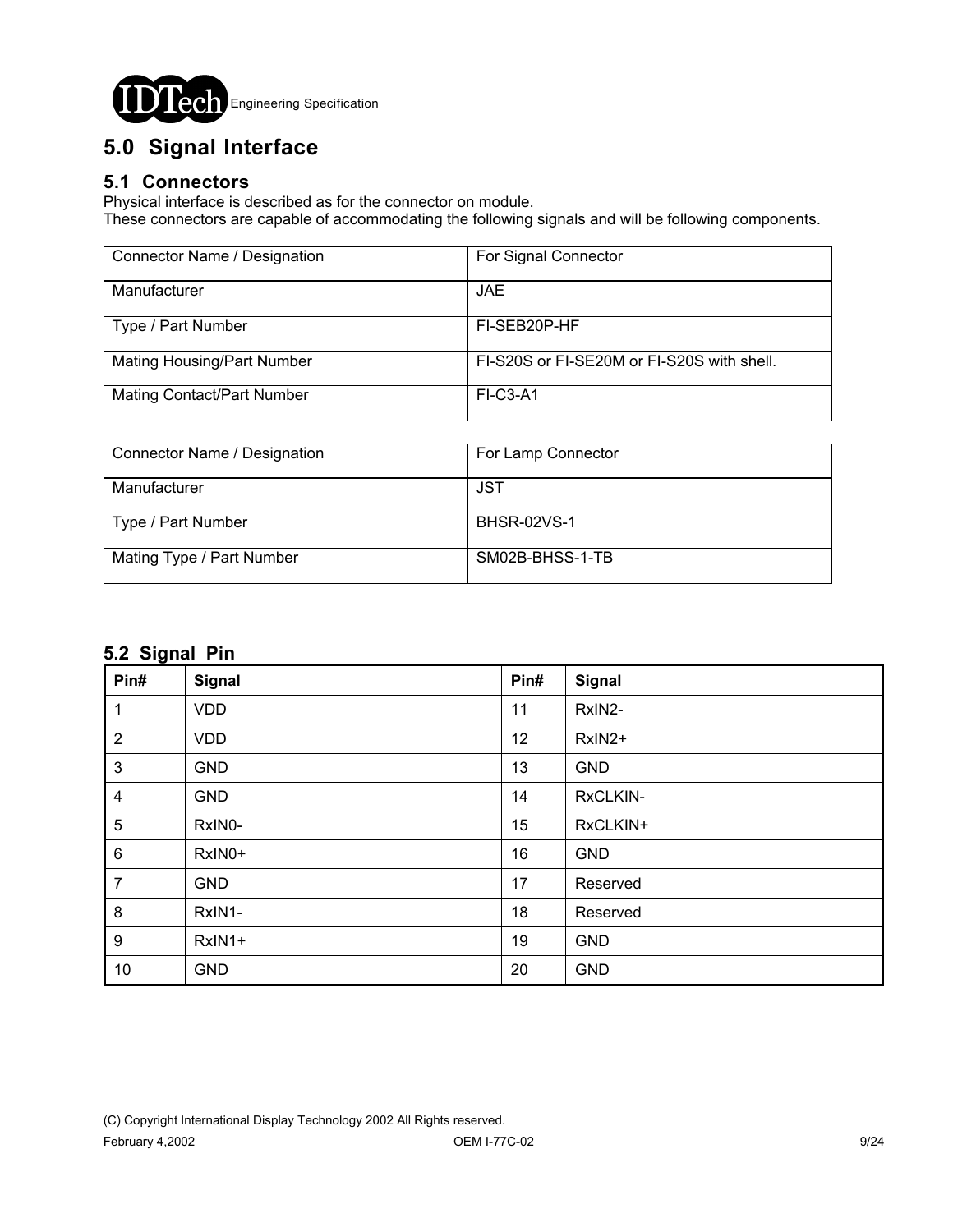

### **5.3 Signal Description**

The module uses a LVDS compatible receiver. LVDS is a differential signal technology for LCD interface and high speed data transfer device. Transmitter shall be SN75LVDS84(negative edge sampling) or compatible**.**

| <b>Signal Name</b> | <b>Description</b>                                               |
|--------------------|------------------------------------------------------------------|
| RxIN0+, RxIN0-     | LVDS differential data input (Red0-Red5, Green0)                 |
| RxIN1+, RxIN1-     | LVDS differential data input (Green1-Green5, Blue0-Blue1)        |
| RxIN2+, RxIN2-     | LVDS differential data input (Blue2-Blue5, HSync, VSync, DSPTMG) |
| RxCLKIN+, RxCLKIN- | LVDS differential clock input                                    |
| <b>VDD</b>         | +3.3V Power Supply                                               |
| <b>GND</b>         | Ground                                                           |

**Note:** Input signals shall be low or Hi-Z state when VDD is off.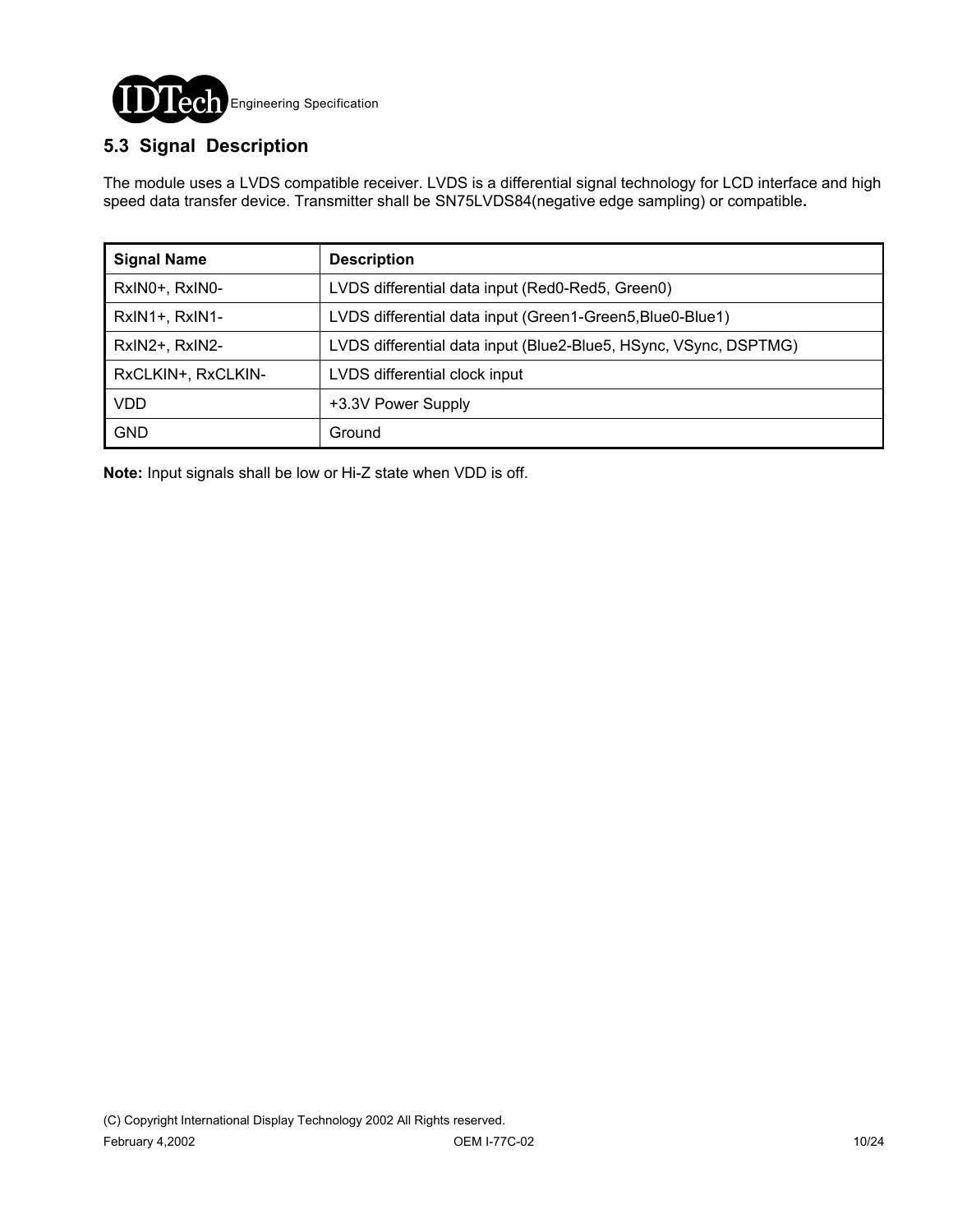

Internal circuit of LVDS inputs are as follows:



The module uses a 100ohm resistor between positive and negative data lines of each receiver input.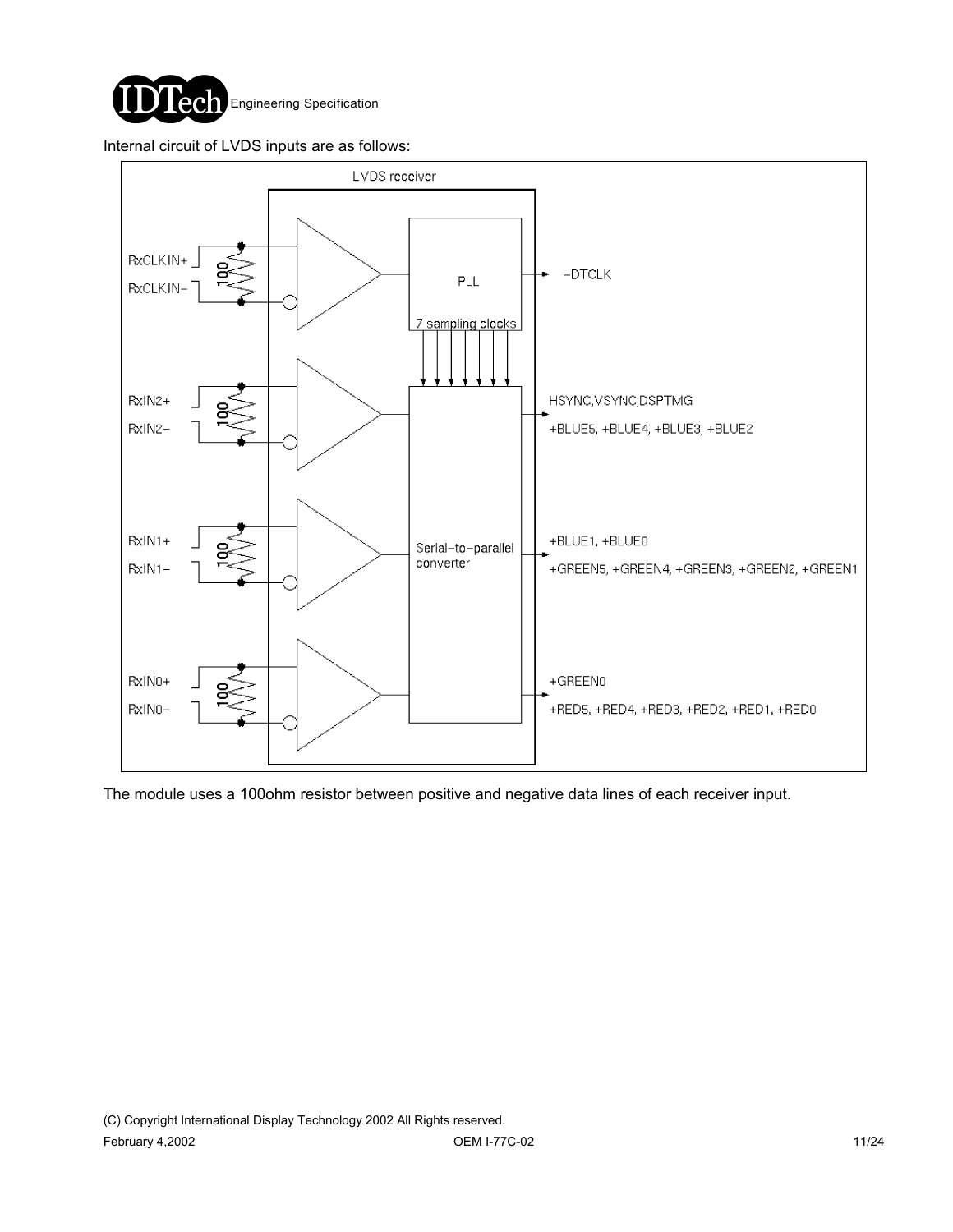

| <b>SIGNAL NAME</b>                                                   | <b>Description</b>                                                                                                                  |                                                                                                                                                                                               |
|----------------------------------------------------------------------|-------------------------------------------------------------------------------------------------------------------------------------|-----------------------------------------------------------------------------------------------------------------------------------------------------------------------------------------------|
| +RED5<br>+RED4<br>+RED3<br>+RED2<br>+RED1<br>+RED0                   | Red Data 5 (MSB)<br>Red Data 4<br>Red Data 3<br>Red Data 2<br>Red Data 1<br>Red Data 0 (LSB)                                        | Red-pixel Data<br>Each red pixel's brightness data consists of these 6 bits<br>pixel data.                                                                                                    |
|                                                                      | <b>Red-pixel Data</b>                                                                                                               |                                                                                                                                                                                               |
| +GREEN 5<br>+GREEN 4<br>+GREEN 3<br>+GREEN 2<br>+GREEN 1<br>+GREEN 0 | Green Data 5 (MSB)<br>Green Data 4<br>Green Data 3<br>Green Data 2<br>Green Data 1<br>Green Data 0 (LSB)<br><b>Green-pixel Data</b> | Green-pixel Data<br>Each green pixel's brightness data consists of these 6 bits<br>pixel data.                                                                                                |
| +BLUE 5                                                              | Blue Data 5 (MSB)                                                                                                                   | <b>Blue-pixel Data</b>                                                                                                                                                                        |
| +BLUE 4                                                              | Blue Data 4                                                                                                                         | Each blue pixel's brightness data consists of these 6 bits                                                                                                                                    |
| +BLUE 3<br>+BLUE 2                                                   | Blue Data 3<br>Blue Data 2                                                                                                          | pixel data.                                                                                                                                                                                   |
| +BLUE 1                                                              | Blue Data 1                                                                                                                         |                                                                                                                                                                                               |
| +BLUE 0                                                              | Blue Data 0 (LSB)                                                                                                                   |                                                                                                                                                                                               |
|                                                                      | <b>Blue-pixel Data</b>                                                                                                              |                                                                                                                                                                                               |
| -DTCLK                                                               | <b>Data Clock</b>                                                                                                                   | The typical frequency is 65.0 MHz. The signal is used to<br>strobe the pixel data and DSPTMG signals. All pixel data<br>shall be valid at the falling edge when the DSPTMG signal<br>is high. |
| <b>DSPTMG</b>                                                        | <b>Display Timing</b>                                                                                                               | This signal is strobed at the falling edge of -DTCLK. When<br>the signal is high, the pixel data shall be valid to be<br>displayed.                                                           |
| <b>VSYNC</b>                                                         | <b>Vertical Sync</b>                                                                                                                | The signal is synchronized to -DTCLK.                                                                                                                                                         |
| <b>HSYNC</b>                                                         | <b>Horizontal Sync</b>                                                                                                              | The signal is synchronized to -DTCLK.                                                                                                                                                         |

**Note:** Output signals from any system shall be low or Hi-Z state when VDD is off.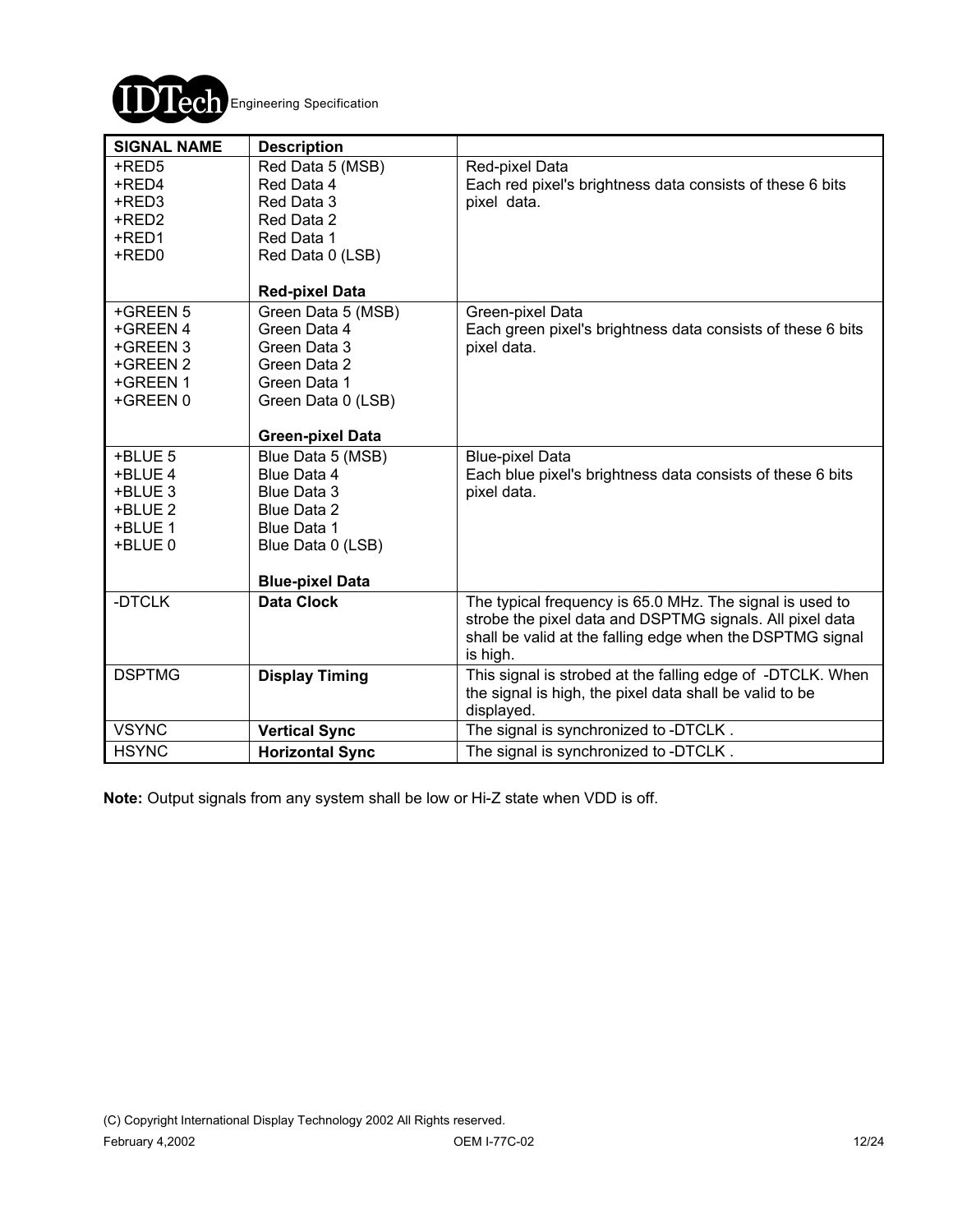

### **5.4 Signal Electrical Characteristics**

Input signals shall be low or Hi-Z state when VDD is off. It is recommended to refer the specifications of SN75LVDS86DGG(Texas Instruments) in detail.

#### **Interface signal electrical characteristics**

| <b>Parameter</b>                  |                            | Symbol | Min          | Typ | Max    | Unit  | <b>Conditions</b>           |                             |
|-----------------------------------|----------------------------|--------|--------------|-----|--------|-------|-----------------------------|-----------------------------|
| Differential Input High Threshold |                            | Vth    |              |     | $+100$ | ImV   | $Vcm=+1.2V$                 |                             |
| Differential Input Low Threshold  |                            | Vtl    | $-100$       |     |        | ImV   | $Vcm=+1.2V$                 |                             |
| Magnitude<br>Voltage              | Differential               | Input  | <b>IVidl</b> | 100 |        | 600   | [mV]                        |                             |
| Common Mode Voltage               |                            | Vcm    | 1.0          | 1.2 | 1.4    | IV.   | Vth - Vtl = $200 \text{mV}$ |                             |
|                                   | Common Mode Voltage Offset |        | $\Delta$ Vcm | -50 |        | $+50$ | $\text{Im}V$                | Vth - Vtl = $200 \text{mV}$ |

**Note** : Input signals shall be low or HiZ state when VDD is off.



Voltage Definitions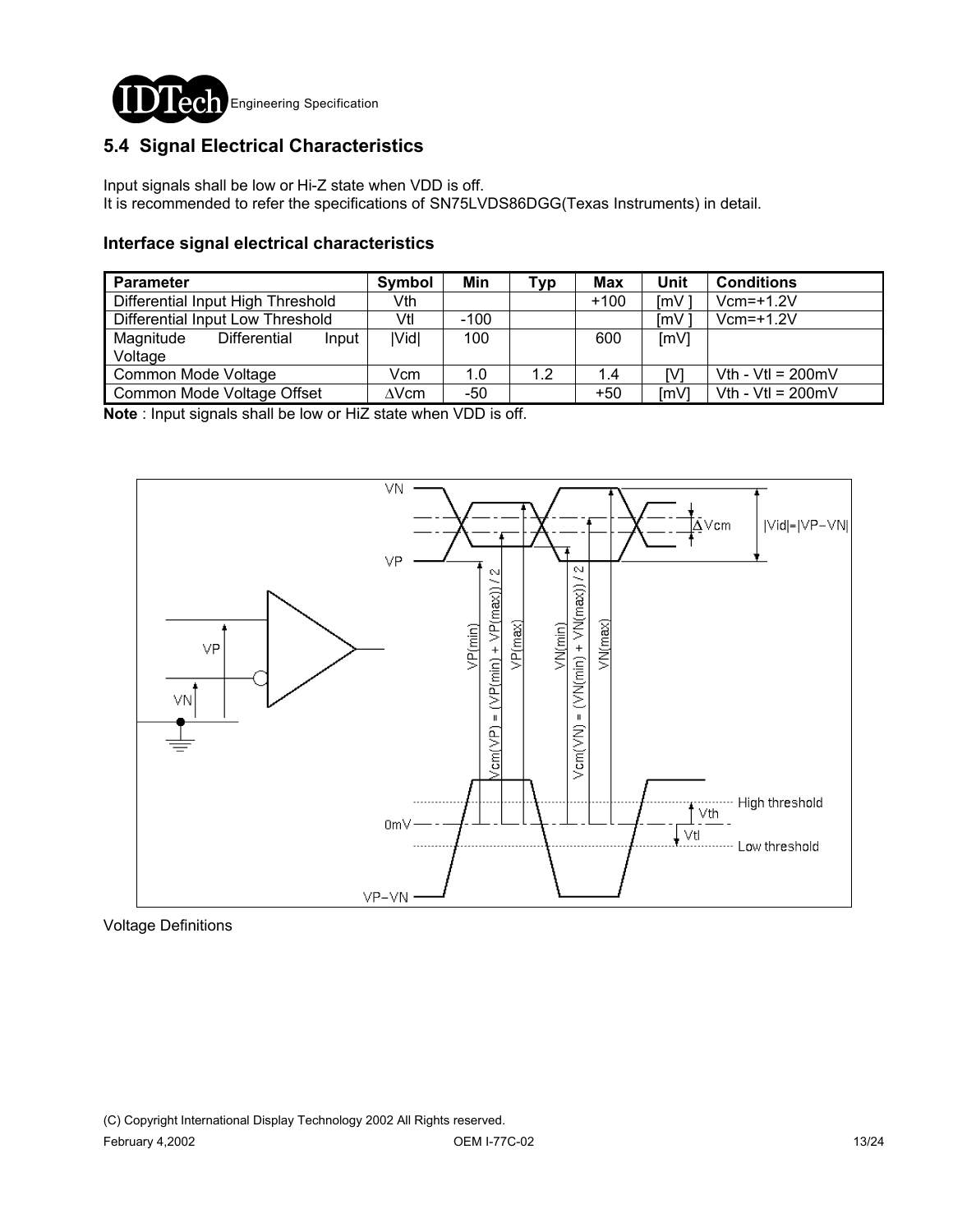

#### **Switching Characteristics**

| <b>Parameter</b>       | Symbol | Min    | <b>Typ</b> | <b>Max</b> | Unit     | <b>Conditions (Note 1)</b>          |
|------------------------|--------|--------|------------|------------|----------|-------------------------------------|
| <b>Clock Frequency</b> | fc     | 50     | 65         | 67         | [MHz]    |                                     |
| Cycle Time             | tc     | 14.93  | 15.38      | 20.00      | [ns]     |                                     |
| Data Setup Time        | Tsu    | 600    |            |            | [ps]     | $fc = 65 MHz$ , jitter < 50ps,      |
| Data Hold Time         | Thd    | 600    |            |            | [ps]     | Vth-Vtl = $200mV$ ,                 |
|                        |        |        |            |            |          | Vcm = $1.2V$ , $\triangle V$ cm = 0 |
| Cycle-to-cycle jitter  | tCCJ   | $-150$ |            | $+150$     | [ps]     | (Note 2)                            |
| Cycle modulation rate  | tCJavg |        |            | 20         | [ps/clk] | (Note 3)                            |

Note;

1. All values are at VDD=3.3V, Ta=25 degree C.

2. Jitter is the magnitude of the change in input clock period.

3. This specification defines maximum average cycle modulation rate in peak-to-peak transition within any 100 clock cycles. This specification is applied only if input clock peak jitter within any 100 clock cycles is greater than 300ps.



LVDS Timing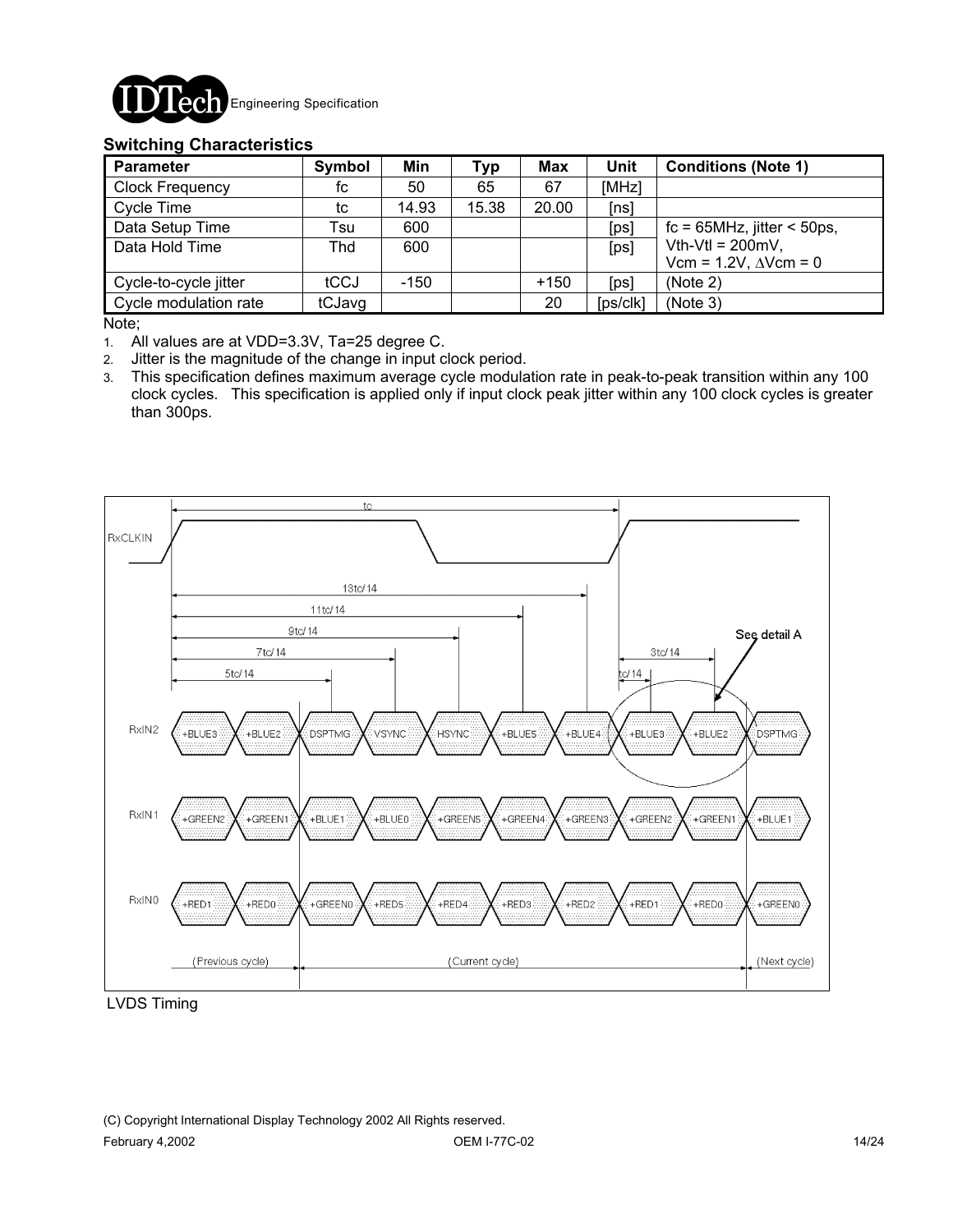

LVDS Timing(Detail A)

### **5.5 Signal for Lamp connector**

| Pin # | <b>Signal Name</b> |
|-------|--------------------|
|       | Lamp High Voltage  |
|       | Lamp Low Voltage   |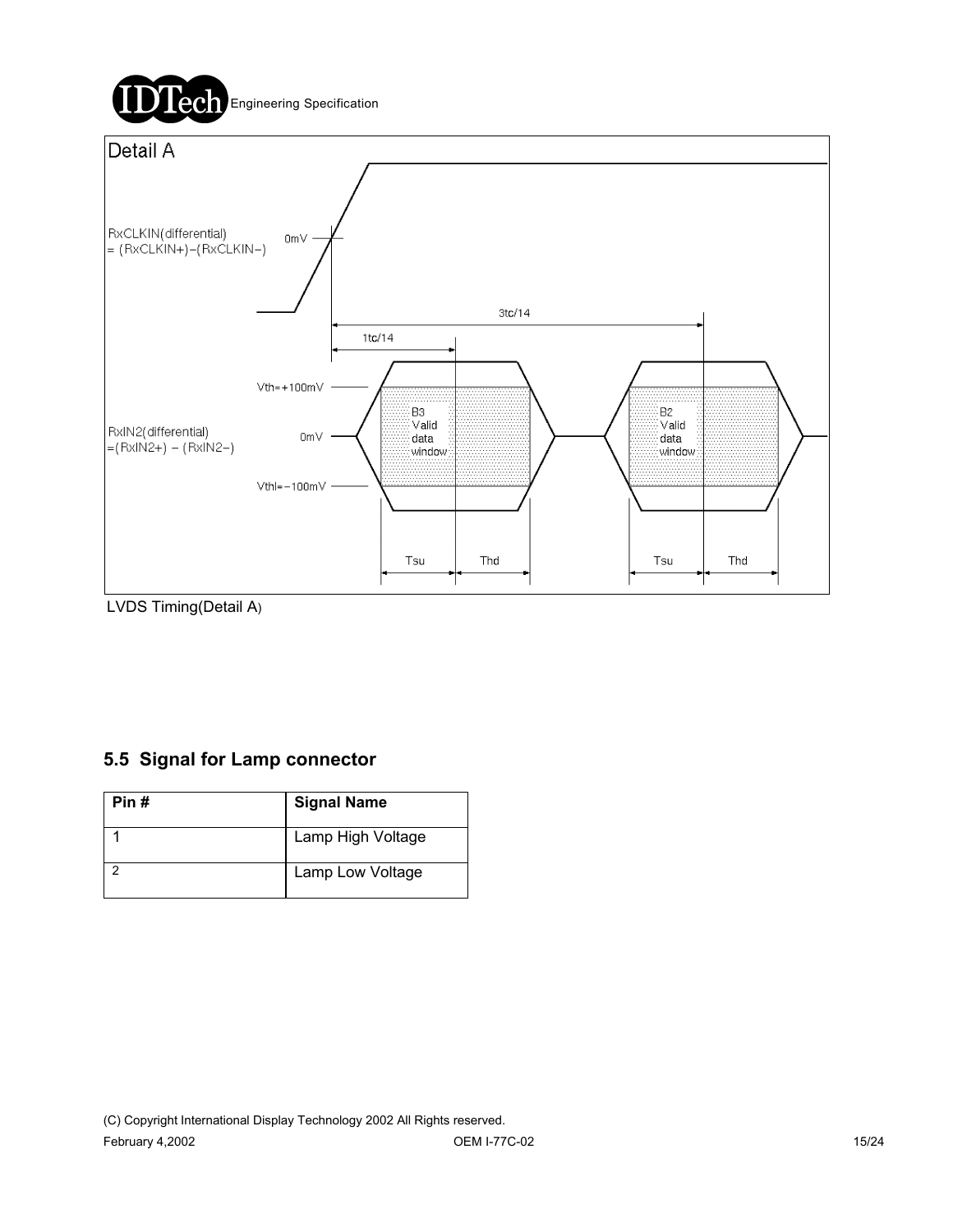

# **6.0 Pixel format image**

Following figure shows the relationship of the input signals and LCD pixel format image.

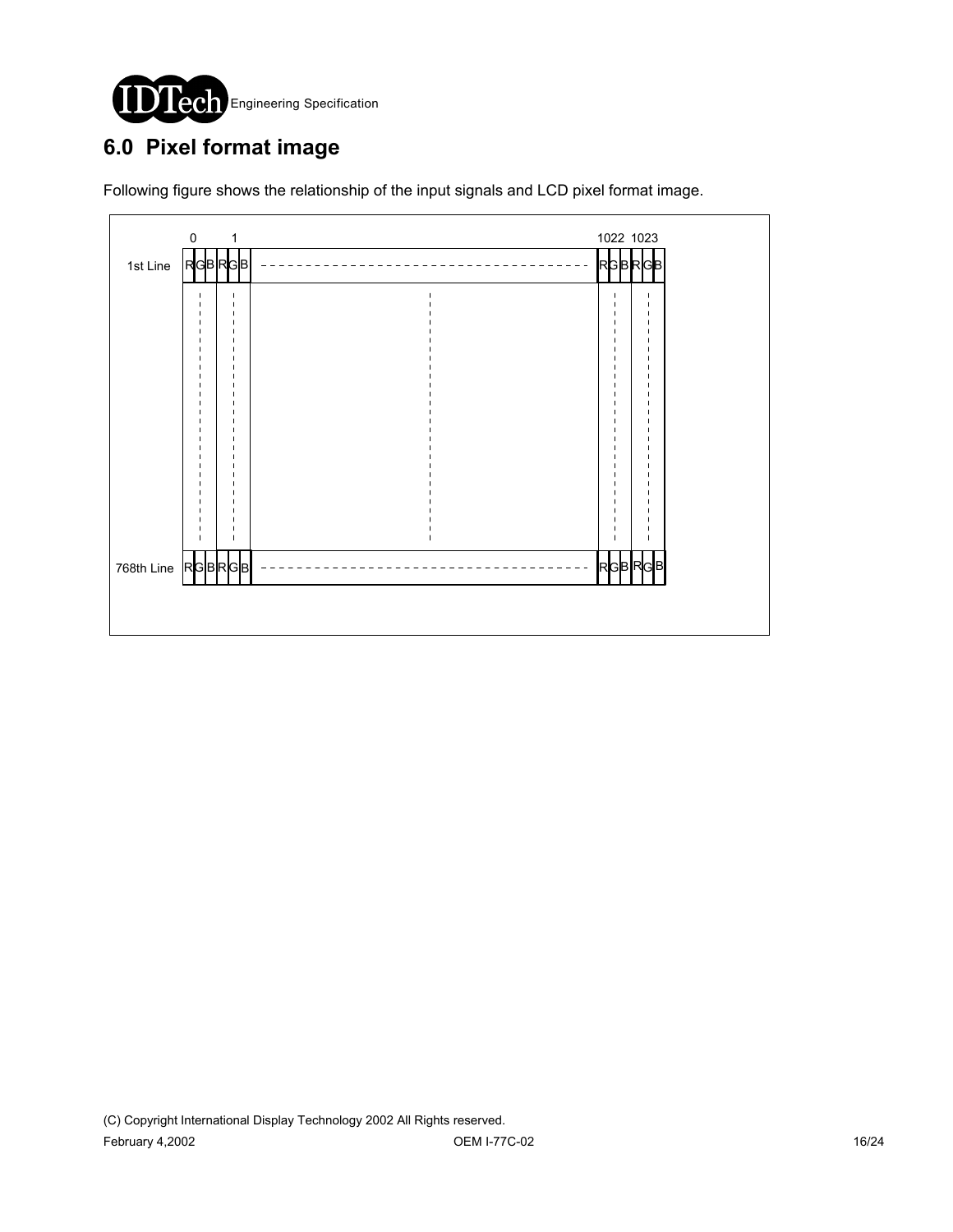

## **7.0 Parameter guide line for CFL Inverter**

| <b>PARAMETER</b>                                     | <b>MIN</b> | <b>DP-1</b>      | <b>DP-2</b> | <b>MAX</b> | <b>UNITS</b>      | <b>CONDITION</b>                  |
|------------------------------------------------------|------------|------------------|-------------|------------|-------------------|-----------------------------------|
| <b>White Luminance</b><br>center<br>5 points average |            | 90<br>85         | 160<br>150  |            | cd/m <sup>2</sup> | $(Ta=25 deg.C)$                   |
| CFL current(ICFL)                                    | 2.5        | 2.8              | 6.0         | 6.4        | mArms             | $(Ta=25 deg.C)$<br>Note 4         |
| CFL Frequency(FCFL)                                  | 40         | 50               | 50          | 60         | <b>KHz</b>        | $(Ta=25 \text{ deg.C})$<br>Note 1 |
| CFL Ignition Voltage(Vs)                             | 1,400      |                  |             |            | <b>Vrms</b>       | $(Ta= 0 deg.C)$<br>Note 3         |
| CFL Voltage (Reference)(VCFL)                        |            |                  | 650         |            | Vrms              | $(Ta=25 \text{ deg.C})$<br>Note 2 |
| CFL Power consumption(PCFL)                          |            | $2.2\phantom{0}$ | 3.9         |            | W                 | $(Ta=25 deg.C)$<br>Note 2         |

- **Note 1:** CFL discharge frequency must be carefully determined to avoid interference between inverter and TFT LCD.
- **Note 2:** Calculated value for reference (ICFL x VCFL = PCFL).
- **Note 3:** CFL inverter should be able to give out a power that has a generating capacity of over 1,400 voltage. Lamp units need 1,400 voltage minimum for ignition.
- **Note 4:** It should be employed the inverter whitch has "Duty Dimming", if ICFL is less than 4 mA.
- **Note 5:** DP-1(Design Point-1) and DP-2(Design Point-2) are recommended Design Point.

\*1 All of characteristics listed are measured under the condition using the Test inverter.

- \*2 In case of using an inverter other than listed, it is recommended to check the inverter carefully. Sometimes, interfering noise stripes appear on the screen, and substandard luminance or flicker at low power may happen.
- \*3 In designing an inverter, it is suggested to check safety circuit very carefully. Impedance of CFL, for instance, becomes more than 1 [M ohm] when CFL is damaged.
- \*4 Generally, CFL has some amount of delay time after applying kick-off voltage. It is recommended to keep on applying kick-off voltage for 1 [Sec] until discharge.
- \*5 Reducing CFL current increases CFL discharge voltage and generally increases CFL discharge frequency. So all the parameters of an inverter should be carefully designed so as not to produce too much leakage current from high-voltage output of the inverter.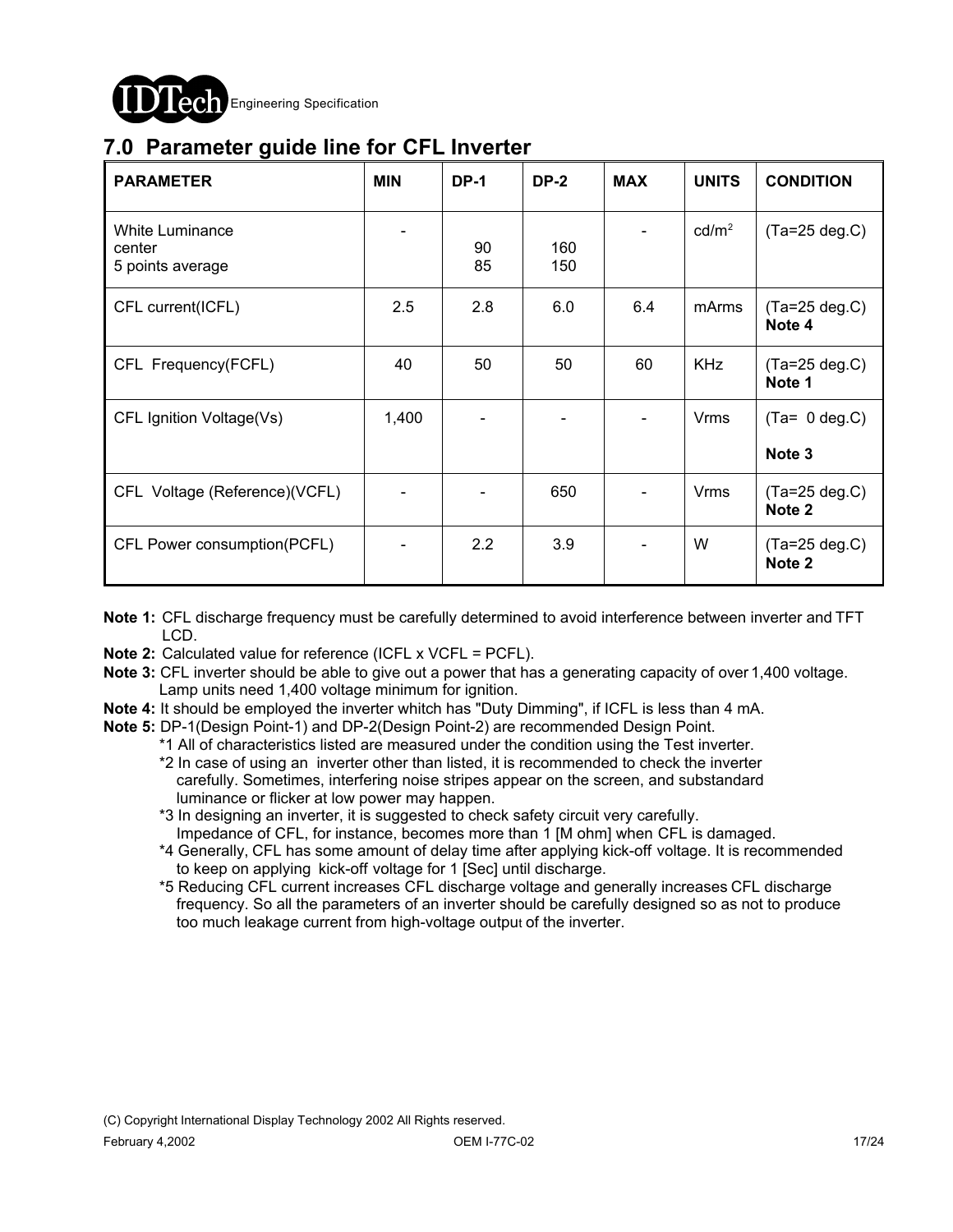

The following chart is Luminance versus Lamp current for your reference.

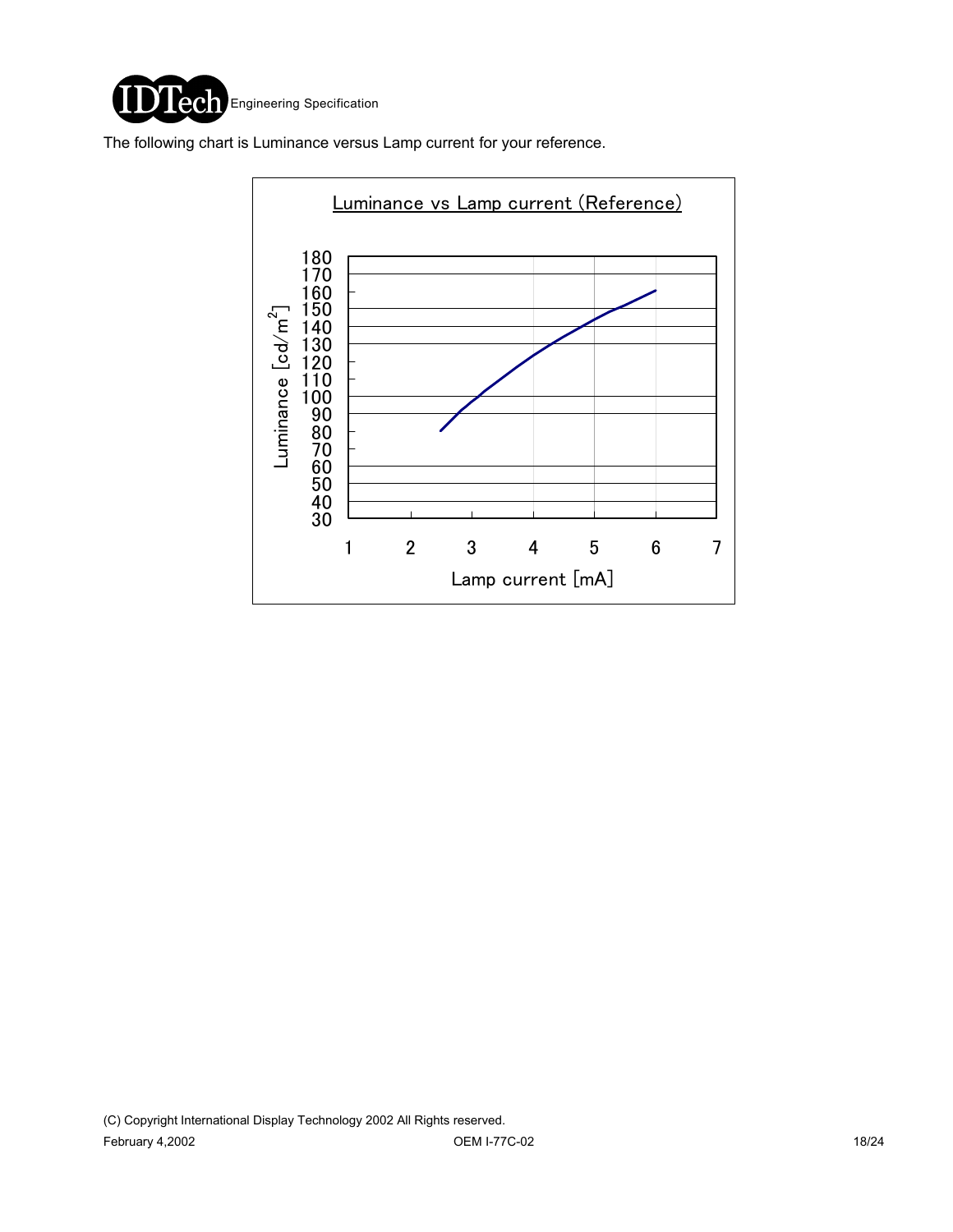

## **8.0 Interface Timings**

Basically, interface timings should match the VESA 1024x768 / 60 Hz (VG901101) manufacturing guide line timing.

### **8.1 Timing Characteristics**

| <b>Symbol</b> |                        | <b>MIN</b>     | <b>TYP</b> | <b>MAX</b> | <b>Unit</b> | <b>Unit</b>    |
|---------------|------------------------|----------------|------------|------------|-------------|----------------|
| fdck          | <b>DTCLK Frequency</b> | 50.0           | 65.00      | 67.0       | <b>MHz</b>  |                |
| tck           | DTCLK cycle time       | 14.93          | 15.38      | 20.0       | nsec        |                |
| tx            | X total time           | 1206           | 1344       | 2047       | tck         |                |
| tacx          | X active time          | 1024           | 1024       | 1024       | tck         |                |
| tbkx          | X blank time           | 90             | 320        |            | tck         | 1              |
| Hsync         | H frequency            |                | 48.363     |            | <b>KHz</b>  |                |
| <b>Hsw</b>    | H-Sync width           | $\overline{2}$ | 136        |            | tck         | $\overline{2}$ |
| Hbp           | H back porch           | 1              | 160        |            | tck         | $\overline{2}$ |
| <b>Hfp</b>    | H front porch          | $\mathbf 0$    | 24         |            | tck         |                |
| ty            | Y total time           | 777            | 806        | 1023       | tx          |                |
| tacy          | Y active time          | 768            | 768        | 768        | tx          |                |
| Vsync         | Frame rate             | (55)           | 60         | 61         | Hz          |                |
| Vw            | V-sync Width           | $\mathbf{1}$   | 6          |            | tx          |                |
| Vfp           | V-sync front porch     | 1              | 3          |            | tx          |                |
| Vbp           | V-sync back porch      | $\overline{7}$ | 29         | 63         | tx          | 3              |

#### **Note:**

- 1. tbkx=Hfp+Hsw+Hbp
- 2. Hsw + Hbp should be less than  $515$  [tck].
- 3. Vbp should be static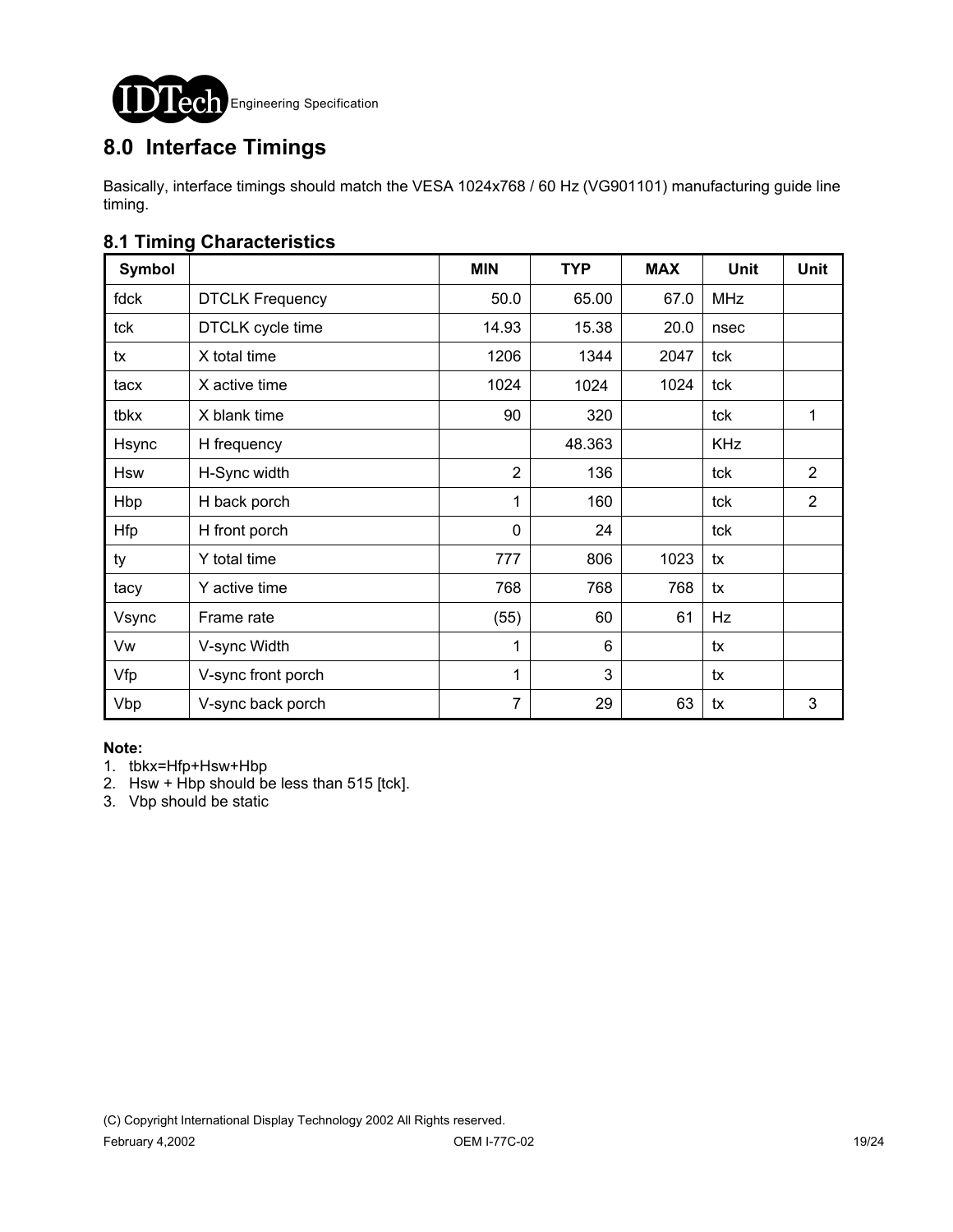

### **8.2 Timing Definition**

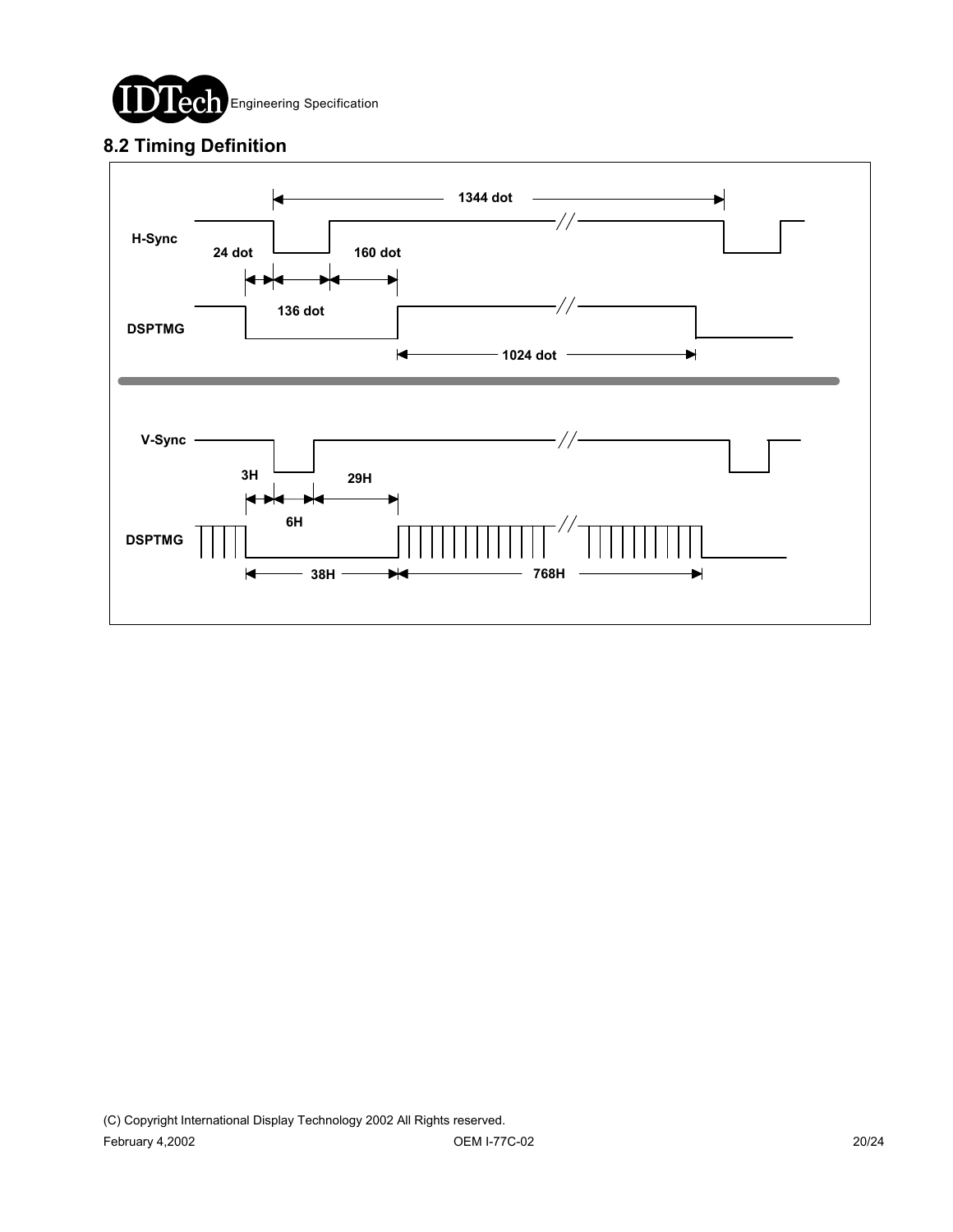

## **9.0 Power Consumption**

Input power specifications are as follows;

| <b>SYMBOL</b> | <b>PARAMETER</b>                            | Min | <b>Typ</b> | <b>Max</b> | <b>UNITS</b> | <b>CONDITION</b>                   |
|---------------|---------------------------------------------|-----|------------|------------|--------------|------------------------------------|
| <b>VDD</b>    | Logic/LCD Drive<br>Voltage                  | 3.0 | 3.3        | 3.6        | [V]          | Load Capacitance 20[uF]            |
| <b>PDD</b>    | <b>VDD Power</b>                            |     |            | 1.6        | [W]          | Max. Pattern,<br>$VDD=3.6[V]$      |
| <b>PDD</b>    | <b>VDD Power</b>                            |     | 1.2        |            | [W]          | All Black Pattern,<br>$VDD=3.3[V]$ |
| <b>IDD</b>    | <b>VDD Current</b>                          |     |            | 460        | [mA]         | Max Pattern,<br>$VDD=3.0[V]$       |
| <b>IDD</b>    | <b>VDD Current</b>                          |     | 350        |            | [mA]         | All Black Pattern,<br>$VDD=3.3[V]$ |
| VDDrp         | Allowable Logic/LCD<br>Drive Ripple Voltage |     |            | 100        | $[mVp-p]$    |                                    |
| <b>VDDns</b>  | Allowable Logic/LCD<br>Drive Ripple Noise   |     |            | 100        | $[mVp-p]$    |                                    |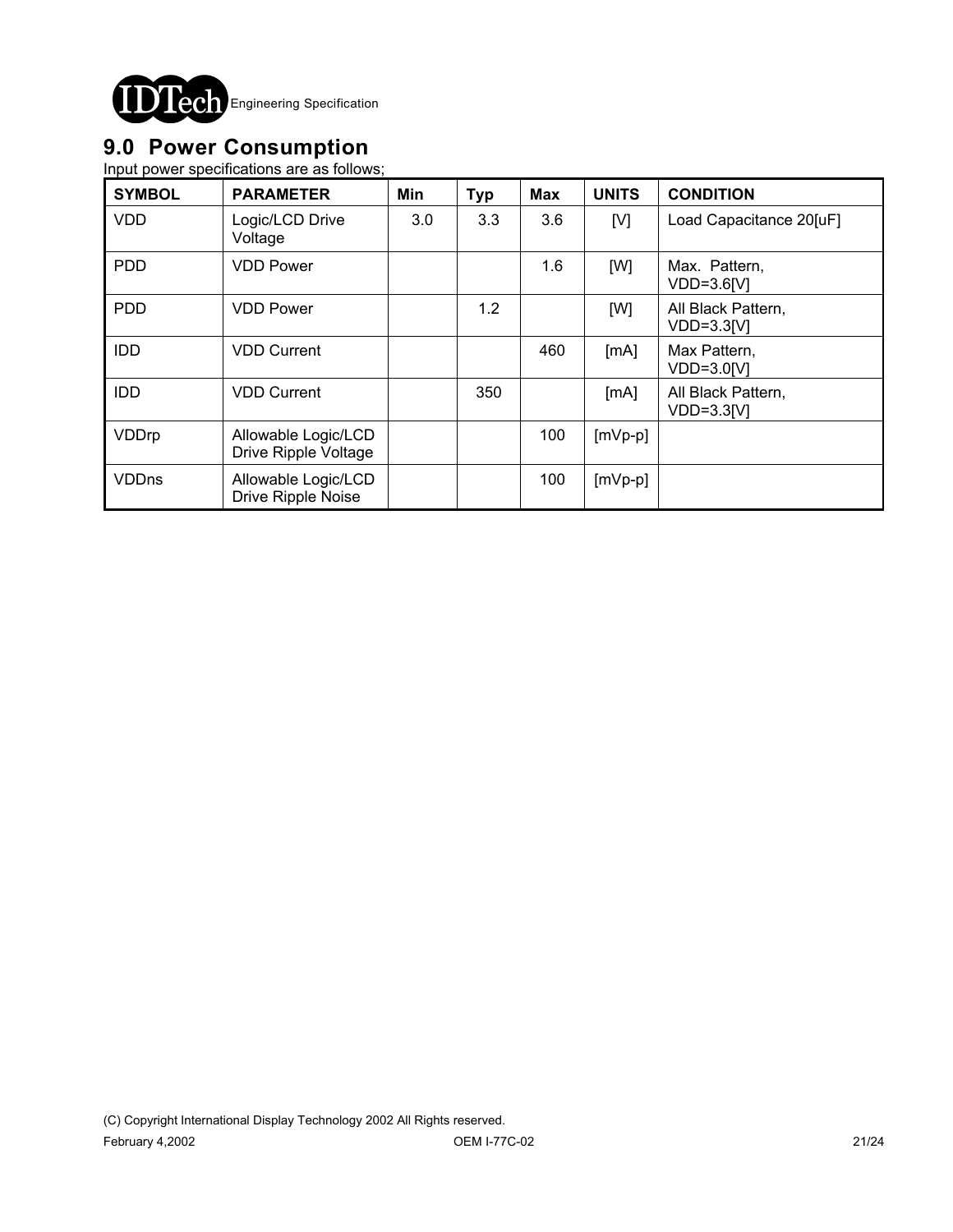

### **10.0 Power ON/OFF Sequence**

VDD power and lamp on/off sequence is as follows. Interface signals are also shown in the chart. Signals from any system shall be Hi-Z state or low level when VDD is off.

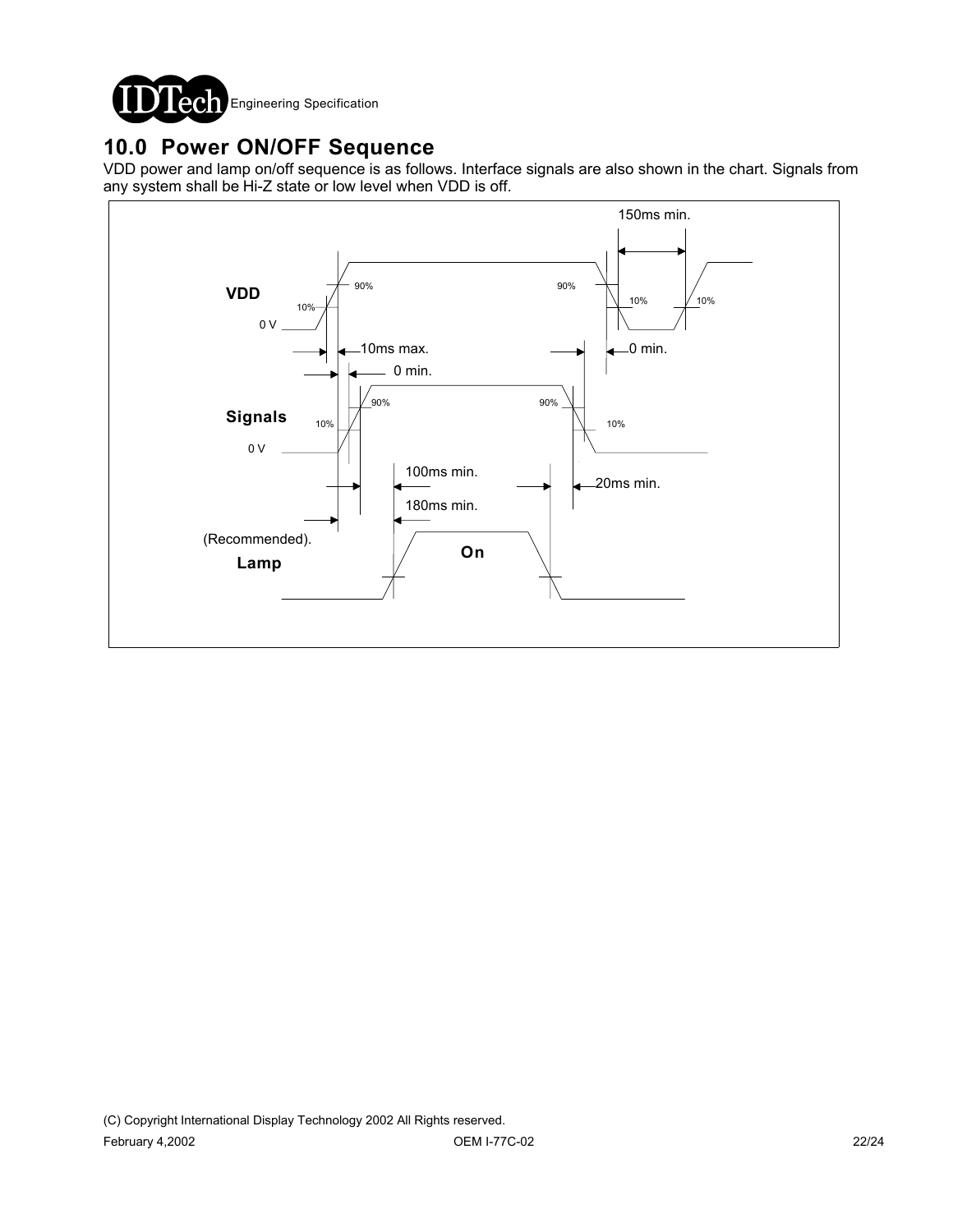

## **11.0 Mechanical Characteristics**